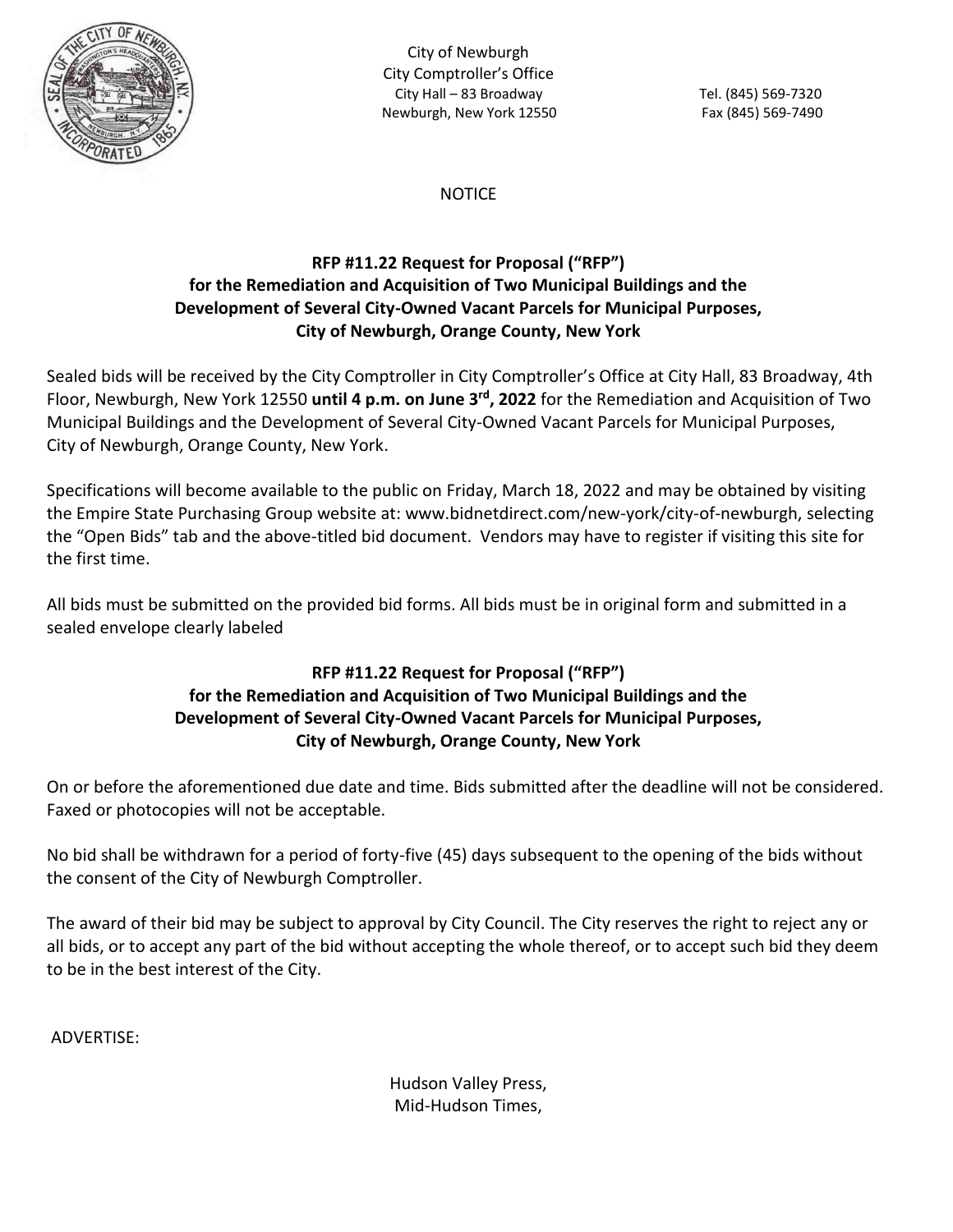

# **Request for Proposal ("RFP") RFP #11.22 for the Remediation and Acquisition of Two Municipal Buildings and the Development of Several City-Owned Vacant Parcels for Municipal Purposes, City of Newburgh, Orange County, New York**

# **Date of Issuance: Friday, March 18, 2022**

# **Submission Deadline: Friday, June 3, 2022**

# **Introduction**

The City of Newburgh, Orange County, New York, is seeking proposals for private development and/or a public-private partnership or partnerships to redevelop some or all of several City-owned properties in downtown Newburgh. Given the significant, ongoing public investment required to maintain the City of Newburgh's City Hall and the Public Safety Building, and the disjointed nature of government facilities, this is an exceptional opportunity for creative development within Newburgh's downtown.

# **Newburgh's Locational Advantages**

Newburgh is a city of approximately 28,000 residents that is centrally located between New York City and Albany, and within driving distance to nearby regional communities such as Beacon, New Paltz, Kingston, Middletown, and Woodbury. The City is easily accessed by two interstates (I-84 east/west and I-87 north/south), State Route 17K, New York Stewart International Airport, a local ferry connecting to the Metro-North Hudson Line in Beacon, a New Jersey Transit Line to the south, and the Newburgh-Beacon bridge. Newburgh also has the only deep-water port in the Mid-Hudson region.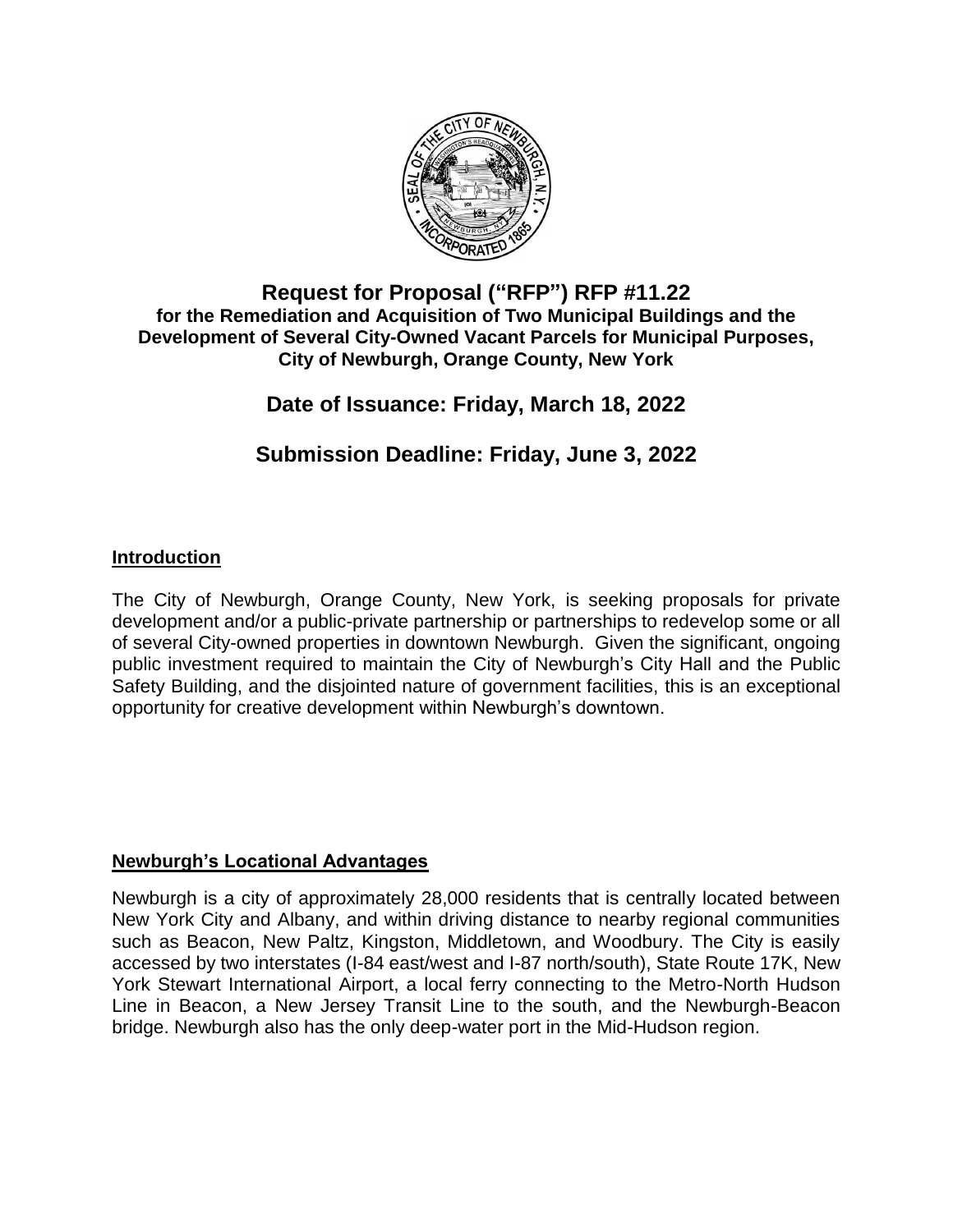# **Parcels for Development/Redevelopment**

The parcels included in this RFP represent a mix of vacant lots and surface parking, an existing historic structure, and a structure for demolition/redevelopment.

### **Vacant Undeveloped Land**

Mid-Broadway Parcels

| Tax Map       | Address       | Parcel Size Zoning |                               |
|---------------|---------------|--------------------|-------------------------------|
| $30 - 3 - 24$ | 132 Broadway  | .08 acre           | <b>Broadway Corridor/EEHD</b> |
| $30 - 3 - 25$ | 136 Broadway  | .03 acre           | <b>Broadway Corridor/EEHD</b> |
| $30 - 3 - 26$ | 138 Broadway  | $.06$ acre         | <b>Broadway Corridor/EEHD</b> |
| $30 - 3 - 27$ | 140 Broadway  | .05 acre           | <b>Broadway Corridor/EEHD</b> |
| $30 - 3 - 28$ | 142 Broadway  | .05 acre           | <b>Broadway Corridor/EEHD</b> |
| $30 - 3 - 30$ | 144 Broadway  | .05 acre           | <b>Broadway Corridor/EEHD</b> |
| $30 - 3 - 31$ | 146 Broadway  | $.06$ acre         | <b>Broadway Corridor/EEHD</b> |
| $30 - 3 - 32$ | 148 Broadway  | $.04$ acre         | <b>Broadway Corridor/EEHD</b> |
| $30 - 3 - 29$ | 142A Broadway | $.02$ acre         | <b>Broadway Corridor/EEHD</b> |
| $30 - 3 - 33$ | 6 Johnston    | $.06$ acre         | Downtown/EEHD                 |
| $30 - 3 - 34$ | 10 Johnston   | $.06$ acre         | Downtown/EEHD                 |
| $30 - 3 - 35$ | 12 Johnston   | $.06$ acre         | Downtown/EEHD                 |
| $30 - 3 - 37$ | 16 Johnston   | .09 acre           | Downtown/EEHD                 |
| $30 - 3 - 38$ | 18 Johnston*  | $.82$ acre         | Downtown/EEHD                 |
| $30 - 3 - 23$ | 6 Lander      | .07 acre           | Downtown/EEHD                 |
| $30 - 3 - 22$ | 8 Lander      | $.19$ acre         | Downtown/EEHD                 |
| $30 - 3 - 21$ | 14 Lander     | $.09$ acre         | Downtown/EEHD                 |
|               |               |                    |                               |

1.88 acres+/- Total

\* - abandoned parking lot

### **Parking Lots**

| Tax Map                          | <b>Street Address</b>             | Parcel Size Zoning     |                                                |
|----------------------------------|-----------------------------------|------------------------|------------------------------------------------|
| $30 - 4 - 20.2$<br>$31 - 1 - 13$ | 25 Chambers Street<br>80 Broadway | .66 acre<br>$.33$ acre | Downtown/EEHD<br><b>Broadway Corridor/EEHD</b> |
| $31 - 1 - 14.1$                  | 86 Broadway Rear                  | .03 acre               | <b>Broadway Corridor/EEHD</b>                  |

### **Historic Building**

| $37 - 1 - 3$<br>83 Broadway (City Hall) | $.21$ acre | <b>Broadway Corridor/EEHD</b> |
|-----------------------------------------|------------|-------------------------------|
|-----------------------------------------|------------|-------------------------------|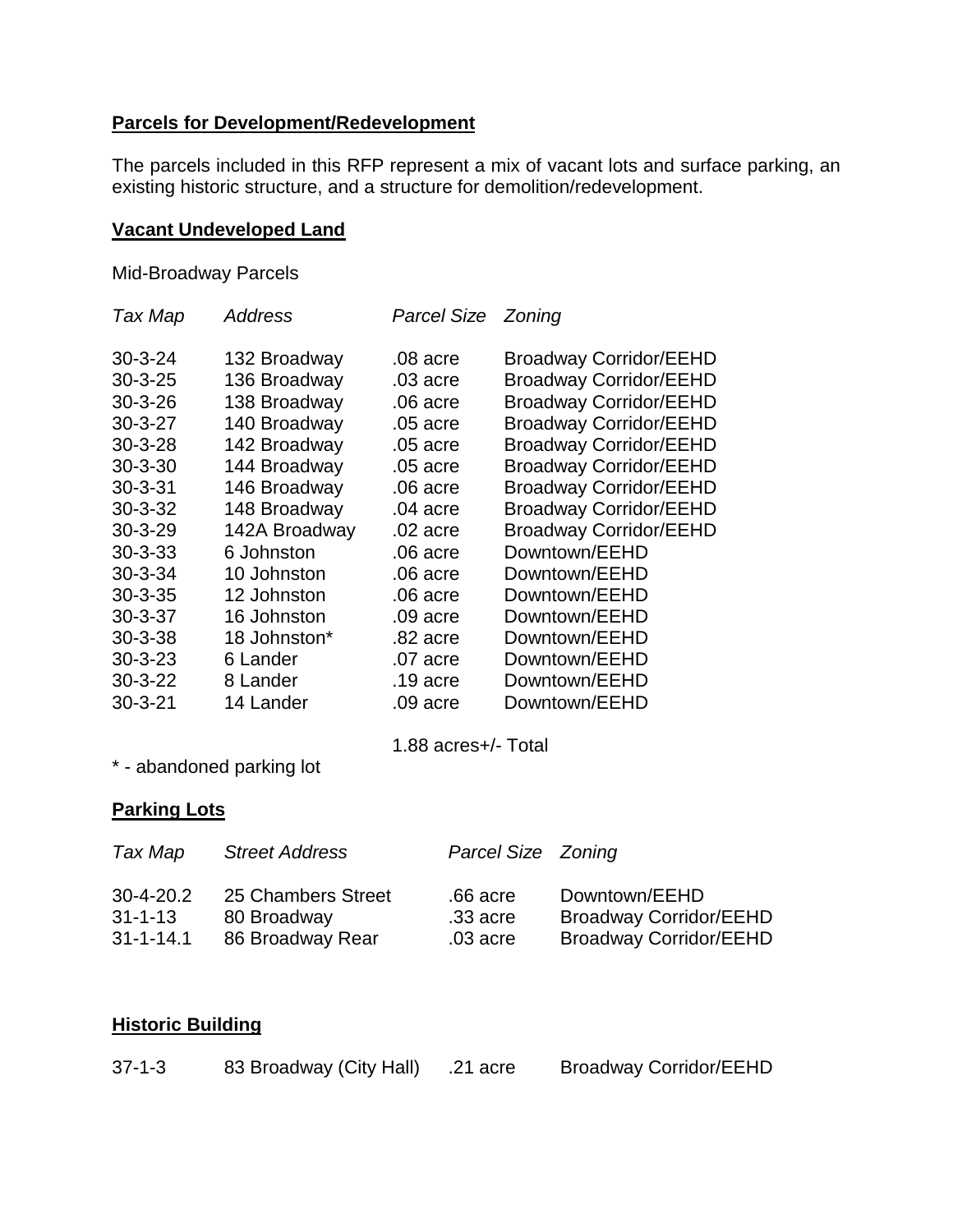**83 Broadway** – Newburgh's City Hall was originally constructed as an industrial building in 1882 to house the Bazzoni Carriage Works - a manufacturer of sleighs and horsedrawn carriages. The City of Newburgh purchased the building in 1893 and contracted with the architectural firm of Frank Estabrook to renovate the building for public use. In 1895 the City government offices officially opened at 83 Broadway, and the City Council began holding meetings in the magnificent two-story Council Chambers on the second floor.



# **Structures for Demolition/Redevelopment**

37-2-4 55 Broadway 1.9 acres Broadway Corridor/EEHD

55 Broadway - Built in 1978, the building – also known as 22 Grand Street – has been the home of both the Police and the Fire Departments.

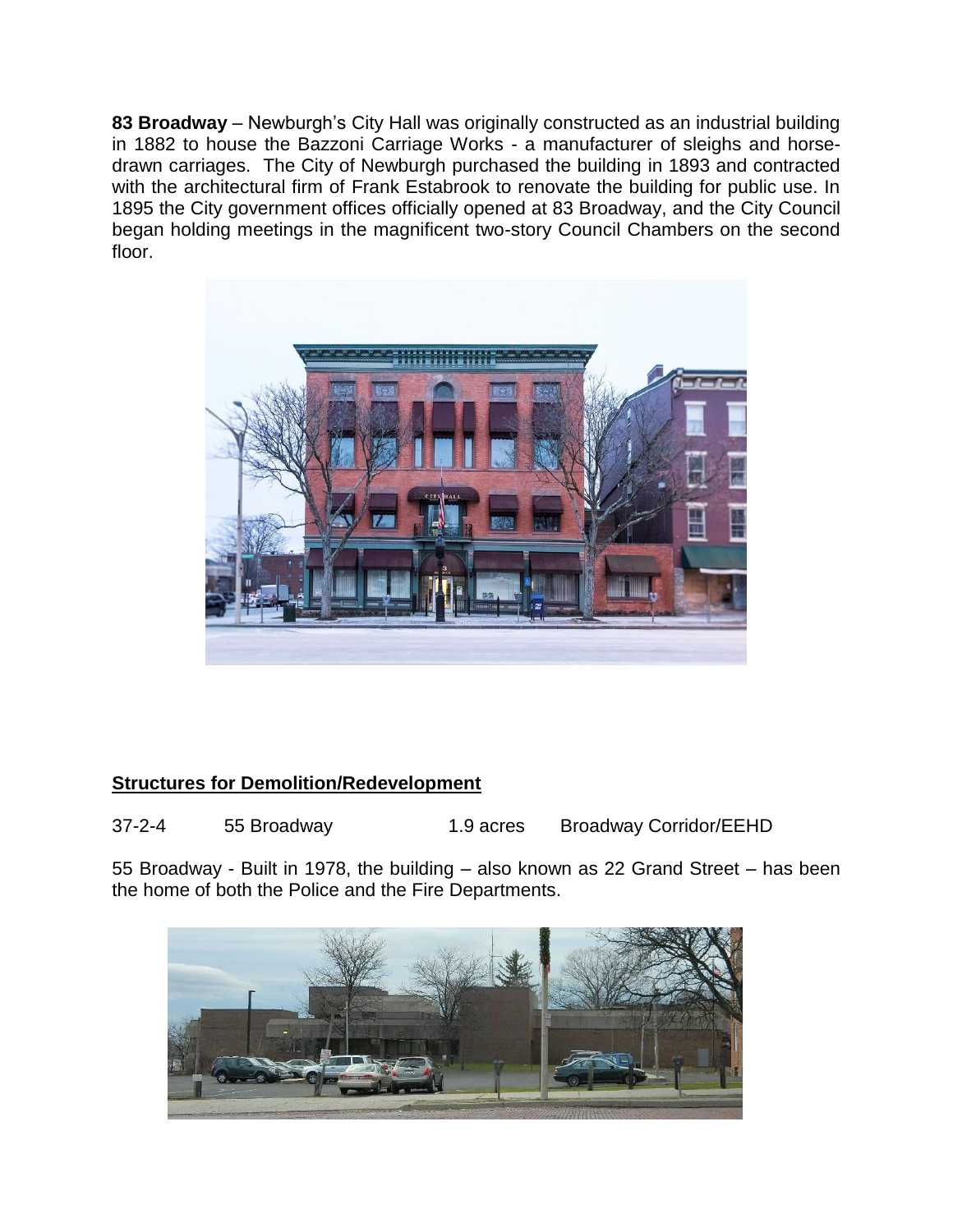# **Project Objectives**

The City of Newburgh is requesting developers to create a master land use/redevelopment plan for one or all of the parcels listed above. Proposals may also include development on privately-owned parcels or in coordination with the development of privately-owned parcels, provided there is a reasonable possibility the proposer can enter into an appropriate agreement with the property owner.

The master land use plan **must** include a proposal to incorporate essential City services and uses - City Hall (and related municipal offices currently in other locations), Police Department (excluding any lock-up facilities) and Fire Department - and municipal parking within a mixed-use, transit-oriented development scenario. The re-purposing and redevelopment of the available City-owned parcels needs to adhere to the appropriate zoning regulations, East End Historic District (EEHD) guidelines, and any stated City goals and objectives.

Developers are encouraged to submit designs with a holistic vision for the parcels, taking particular attention to address the neighborhood context (design, building mass, streetscape, etc.) in which the parcels are located.

The full assessment of City Facilities and needs was completed in late 2020. It is available on the City of Newburgh's Website, under Planning and Development Department - Planning Documents, Studies, and Resources. <https://www.cityofnewburgh-ny.gov/DocumentCenter/View/1654/Facilities-Master-Plan>

Specifically, Section 4.2, Final Programming, defines the needs for each Facility.

City Hall Needs:

- 36,977 Sq Feet Total, including
	- o 27,390 sq feet of programming space, including
		- 3725 sq ft for City Council Chambers

Fire Department Needs:

- 40,732 Sq Feet Total, including
	- o 7315 sq feet in Apparatus Bays
	- o 5869 is secondary Accessory Storage (can be offsite)

 $\bullet$ 

Police Department Needs:

18,512 Sq Feet Total (No "lock-up" facilities to be included.)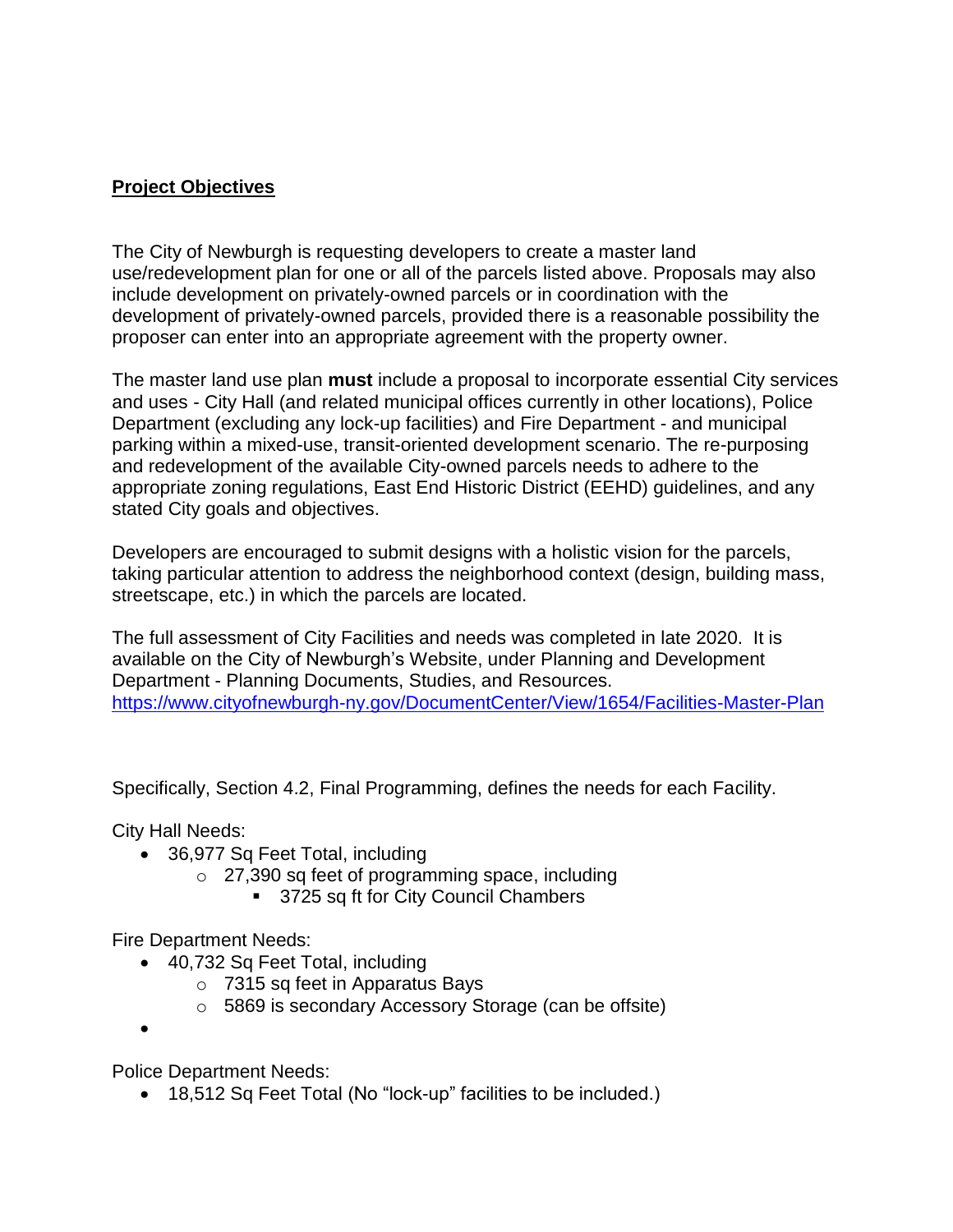### **Site Inspection**

Site inspections of the buildings will be conducted on a limited schedule on days and times to be determined.

The City will also provide relevant portions of a recent Facilities Master Plan - completed in 2020 - to be available on the City of Newburgh's website. The Master Plan contains detailed information on the current conditions of the City-owned historic buildings that have been included in this offering.

#### **Zoning**

The properties under consideration are located in the Broadway Corridor, Downtown Neighborhood or Waterfront Gateway zoning districts. The following uses are permitted within the Broadway Corridor and Downtown Neighborhood zoning districts: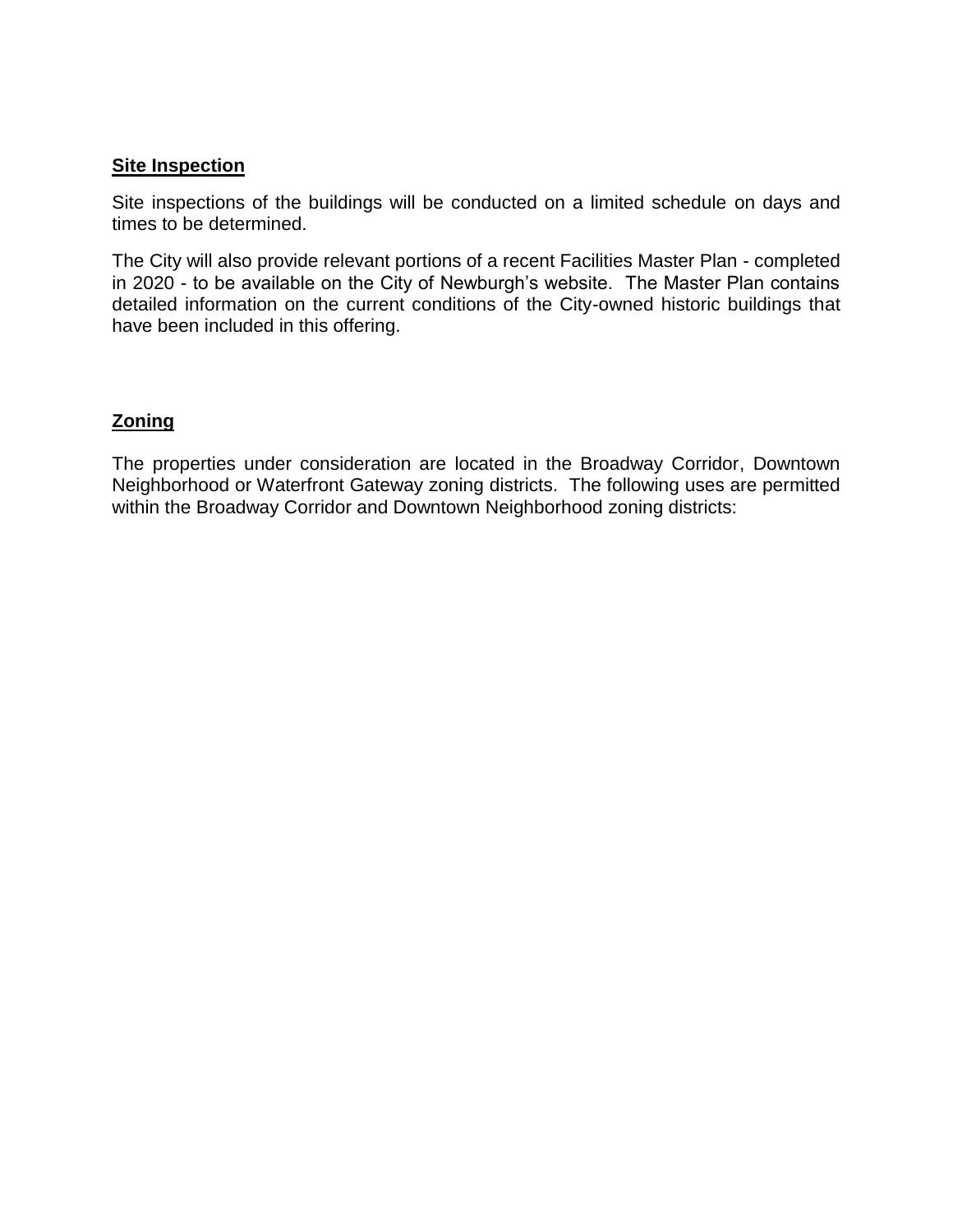| <b>Use</b>                                                                                                                                                                                                                                   | Broadway<br>Corridor<br>(BC) | <b>Downtown</b><br>Neighborhood Use<br>(DN) |                                                                                     | <b>Broadway</b><br>(BC) | Downtown<br>Corridor   Neighborhood<br>(DN) |
|----------------------------------------------------------------------------------------------------------------------------------------------------------------------------------------------------------------------------------------------|------------------------------|---------------------------------------------|-------------------------------------------------------------------------------------|-------------------------|---------------------------------------------|
| <b>Residential</b>                                                                                                                                                                                                                           |                              |                                             | <b>Commercial</b>                                                                   |                         |                                             |
| Apartment house                                                                                                                                                                                                                              | P                            | P*                                          | Activity facility                                                                   | P                       | P                                           |
| Four-family dwelling                                                                                                                                                                                                                         | $\mathbf{P}$                 | $P*$                                        | Adult day-care facility                                                             | $\mathbf{P}$            | P                                           |
| Two- or three-family dwelling                                                                                                                                                                                                                | $\mathbf{P}$                 | $\mathbf{P}$                                | Adult uses                                                                          |                         |                                             |
| Row or attached dwelling (townhome)                                                                                                                                                                                                          |                              | $\mathbf{P}$                                | Amusement center                                                                    | S                       | S                                           |
| Two-family detached dwelling                                                                                                                                                                                                                 |                              | $\mathbf{P}$                                | Animal care facility                                                                |                         | S                                           |
| One-family detached dwelling                                                                                                                                                                                                                 |                              | $\mathbf{P}$                                | Assembly hall                                                                       | $P*$                    |                                             |
| Residential care facility                                                                                                                                                                                                                    | $\mathbf{P}$                 | $\mathbf{P}$                                | <b>Bank</b>                                                                         | $\mathbf{P}$            |                                             |
| Cooperative house                                                                                                                                                                                                                            | $\mathbf{P}$                 | $\mathbf{P}$                                | Bar                                                                                 | P                       | $P*$                                        |
| Accessory apartment                                                                                                                                                                                                                          |                              |                                             | <b>Billiard</b> parlor                                                              | $\mathbf{P}$            | $P*$                                        |
| Bed-and-breakfast                                                                                                                                                                                                                            | A, S                         | A: S                                        | Bowling alley                                                                       | $P*$                    | $P*$                                        |
| Short-term in-home lodging                                                                                                                                                                                                                   | A                            | $\mathbf{A}$                                | Brewing of malt beverages or distilled spirits<br>primarily for on-site consumption | $P*$                    | $P*$                                        |
| Boardinghouse                                                                                                                                                                                                                                |                              |                                             | Professional office                                                                 | $\mathbf{P}$            | P                                           |
| Customary home occupation                                                                                                                                                                                                                    | A;S                          | A: S                                        | Cabaret                                                                             | P                       | P                                           |
| Rooming house                                                                                                                                                                                                                                | S                            | S                                           | Car rental                                                                          | S                       | S                                           |
| Mixed use with residential                                                                                                                                                                                                                   | $P*$                         | $P*$                                        | Child day-care                                                                      | $\mathbf{P}$            | P                                           |
| Live/work                                                                                                                                                                                                                                    | $P*$                         | $P*$                                        | Cottage industry                                                                    | $\mathbf{P}$            | P                                           |
| <b>Institutional</b>                                                                                                                                                                                                                         |                              |                                             | Drive-thru (bank, restaurant, pharmacy, etc.)                                       | P*                      | $P*$                                        |
| Buildings, uses or facilities of any governmental unit                                                                                                                                                                                       | $P*$                         | P*                                          | <b>Funeral</b> home                                                                 | $P*$                    | $P*$                                        |
| Cemetery                                                                                                                                                                                                                                     | $P*$                         | p*                                          | Hotel                                                                               | $P*$                    | p*                                          |
| College/university                                                                                                                                                                                                                           | P*                           | $P*$                                        | Laundromat                                                                          | $\mathbf{P}$            | P                                           |
| Community center                                                                                                                                                                                                                             | $P*$                         | $P^*$                                       | Marina                                                                              |                         |                                             |
| Parking lot                                                                                                                                                                                                                                  | $P*$                         | S                                           | Movie or professional theater, indoor concert<br>venue                              | S                       | S                                           |
| Community parking lot                                                                                                                                                                                                                        | $P*$                         | S                                           | Nursing home                                                                        | $P*$                    | $P*$                                        |
| <b>Dormitories</b>                                                                                                                                                                                                                           | $\mathbf{A}$                 | $\mathbf{A}$                                | Office park                                                                         |                         |                                             |
| Hospital                                                                                                                                                                                                                                     | A, S                         | $\mathbf{A}$                                | Personal services                                                                   | $\mathbf{P}$            | P                                           |
| House of worship                                                                                                                                                                                                                             | $P*$                         | $P*$                                        | Restaurant                                                                          | $\mathbf{P}$            | P                                           |
| Membership club                                                                                                                                                                                                                              | $P*$                         | $P*$                                        | Restaurant, carry-out                                                               | $\mathbf{P}$            | $P*$                                        |
| Museum                                                                                                                                                                                                                                       | $P*$                         | $P*$                                        | Restaurant, fast-food                                                               | $\mathbf{P}$            | P*                                          |
| Parks, open space, recreational facilities                                                                                                                                                                                                   | $\mathbf{P}$                 | $\mathbf{P}$                                | Retail                                                                              | $\mathbf{P}$            | P                                           |
| <b>Public libraries</b>                                                                                                                                                                                                                      | P*                           | p*                                          | Retail, neighborhood                                                                | $\mathbf{P}$            | P                                           |
| School of general instruction                                                                                                                                                                                                                | $P*$                         | $P*$                                        | Self storage                                                                        |                         |                                             |
|                                                                                                                                                                                                                                              |                              |                                             | Shopping center                                                                     |                         |                                             |
|                                                                                                                                                                                                                                              |                              |                                             | Tattoo parlor                                                                       | $\mathbf{P}$            | P                                           |
| <b>Schedule of Use Regulations Key</b><br>P - Designates a use permitted by right. Usuually requires a building permit and<br>a Certificate of Occupancy from the Building Inspector, but does not require<br>review by any municipal board. |                              | Taxi service                                | $P*$                                                                                |                         |                                             |
|                                                                                                                                                                                                                                              |                              |                                             | <b>Technical</b> school                                                             | S                       | S                                           |
| $P^*$ - Designates a use premitted by right subject to Site Plan review by the City<br>Planning Board [Article XI]                                                                                                                           |                              | <b>Industrial</b>                           |                                                                                     |                         |                                             |
|                                                                                                                                                                                                                                              |                              |                                             | Agriculture                                                                         |                         |                                             |
| S - Designates a use permitted by Special Use Permit of the City Planning Board                                                                                                                                                              |                              | Automobile gas station                      |                                                                                     |                         |                                             |
| [Article XII]                                                                                                                                                                                                                                |                              | Automobile sales                            |                                                                                     |                         |                                             |
| A - Designates a use that is permitted as a use accessory to a use permitted by<br>right, with Site Plan approval, or with Special Use Permit                                                                                                |                              | Automobile service/repair                   |                                                                                     |                         |                                             |
|                                                                                                                                                                                                                                              |                              |                                             | Automobile wash                                                                     |                         |                                             |
|                                                                                                                                                                                                                                              |                              |                                             | Boat repair                                                                         |                         |                                             |
|                                                                                                                                                                                                                                              |                              |                                             | Distribution facility/warehouse                                                     |                         |                                             |
|                                                                                                                                                                                                                                              |                              |                                             | Dry cleaner; commercial laundry                                                     | $P*$                    |                                             |
|                                                                                                                                                                                                                                              |                              |                                             | Industrial uses                                                                     |                         |                                             |
|                                                                                                                                                                                                                                              |                              |                                             | Storage yard                                                                        |                         |                                             |
|                                                                                                                                                                                                                                              |                              |                                             | Wholesale                                                                           | $P^*$                   |                                             |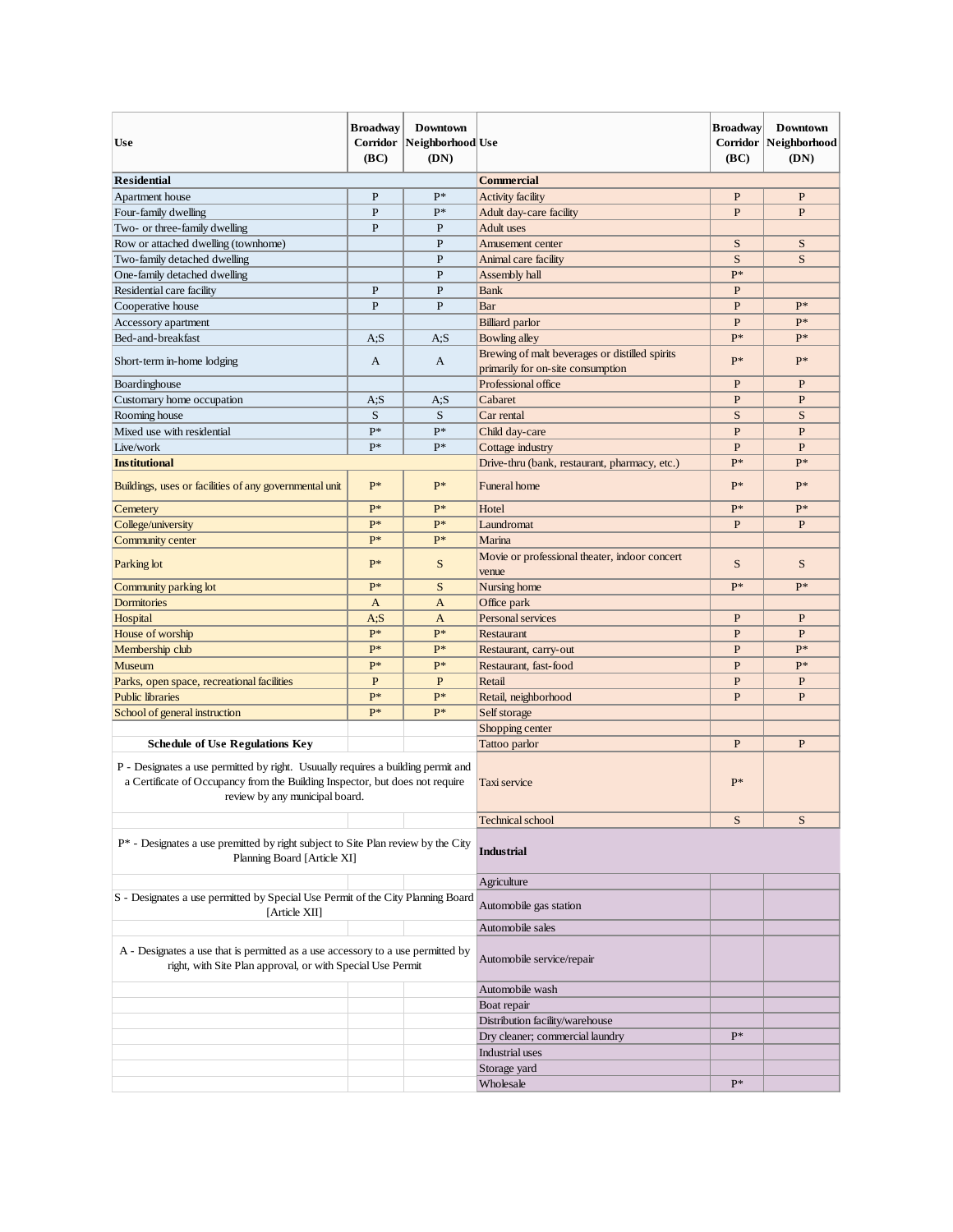The following uses are permitted within the Waterfront Gateway zoning district:

| <b>Use</b>                                                                                                                                                                                                 | Waterfront<br>Gateway $(WG)$ | Use                                                                                     | Waterfront<br>Gateway (WG) |
|------------------------------------------------------------------------------------------------------------------------------------------------------------------------------------------------------------|------------------------------|-----------------------------------------------------------------------------------------|----------------------------|
| <b>Residential</b>                                                                                                                                                                                         |                              | <b>Commercial</b>                                                                       |                            |
| Apartment house                                                                                                                                                                                            | $P*$                         | <b>Activity facility</b>                                                                | $P*$                       |
|                                                                                                                                                                                                            |                              |                                                                                         |                            |
| Four-family dwelling                                                                                                                                                                                       | $P^*$                        | Adult day-care facility                                                                 | $P^*$                      |
| Two- or three-family dwelling                                                                                                                                                                              | $P^*$                        | <b>Adult</b> uses                                                                       |                            |
| Row or attached dwelling (townhome)                                                                                                                                                                        | $P*$                         | <b>Amusement center</b>                                                                 |                            |
| Two-family detached dwelling                                                                                                                                                                               | $P^*$                        | Animal care facility                                                                    |                            |
| One-family detached dwelling                                                                                                                                                                               | $P^*$                        | Assembly hall                                                                           | $P*$                       |
| Residential care facility                                                                                                                                                                                  | $P*$                         | <b>Bank</b>                                                                             | $P^*$                      |
| Cooperative house                                                                                                                                                                                          | $P^*$                        | Bar                                                                                     | $P^*$                      |
| Accessory apartment                                                                                                                                                                                        |                              | <b>Billiard</b> parlor                                                                  | $P^*$                      |
| Bed-and-breakfast                                                                                                                                                                                          | A: S                         | Bowling alley                                                                           | $P^*$                      |
| Short-term in-home lodging                                                                                                                                                                                 | A                            | Brewing of malt beverages or<br>distilled spirits primarily for on-<br>site consumption | $P^*$                      |
| Boardinghouse                                                                                                                                                                                              |                              | Professional office                                                                     | $P^*$                      |
| Customary home occupation                                                                                                                                                                                  | $A$ ;S                       | Cabaret                                                                                 | $P^*$                      |
| Rooming house                                                                                                                                                                                              | S                            | Car rental                                                                              | S                          |
| Mixed use with residential                                                                                                                                                                                 | $P*$                         | Child day-care                                                                          | $P^*$                      |
| Live/work                                                                                                                                                                                                  | $P^*$                        | Cottage industry                                                                        | $P^*$                      |
| <b>Institutional</b>                                                                                                                                                                                       |                              | Drive-thru (bank, restaurant,<br>pharmacy, etc.)                                        | $P^*$                      |
| Buildings, uses or facilities of any<br>governmental unit                                                                                                                                                  | $P*$                         | <b>Funeral home</b>                                                                     | $P^*$                      |
| Cemetery                                                                                                                                                                                                   | $P*$                         | Hotel                                                                                   | $P^*$                      |
| College/university                                                                                                                                                                                         | $P*$                         | Laundromat                                                                              |                            |
| Community center                                                                                                                                                                                           | $P*$                         | Marina                                                                                  | $P^*$                      |
| Parking lot                                                                                                                                                                                                | S                            | Movie or professional theater,<br>indoor concert venue                                  | S                          |
| Community parking lot                                                                                                                                                                                      | $\mathbf S$                  | Nursing home                                                                            | $P^*$                      |
| <b>Dormitories</b>                                                                                                                                                                                         | $\mathbf{A}$                 | Office park                                                                             |                            |
| Hospital                                                                                                                                                                                                   |                              | Personal services                                                                       | $P^*$                      |
| <b>House of worship</b>                                                                                                                                                                                    | $P*$                         | <b>Restaurant</b>                                                                       | $P^*$                      |
| Membership club                                                                                                                                                                                            | $P*$                         | Restaurant, carry-out                                                                   | $P^*$                      |
| Museum                                                                                                                                                                                                     | $P*$                         | Restaurant, fast-food                                                                   | $P*$                       |
| Parks, open space, recreational facilities                                                                                                                                                                 | $P*$                         | Retail                                                                                  | $P*$                       |
| <b>Public libraries</b>                                                                                                                                                                                    |                              | Retail, neighborhood                                                                    | $_{\rm I}$                 |
| School of general instruction                                                                                                                                                                              | $P^*$                        | Self storage                                                                            |                            |
| <b>Schedule of Use Regulations Key</b>                                                                                                                                                                     | Shopping center              |                                                                                         |                            |
| <b>P</b> - Designates a use permitted by right. Usually requires a<br>building permit and a Certificate of Occupancy from the<br>Building Inspector, but does not require review by any<br>municipal board |                              | Tattoo parlor                                                                           | $P^*$                      |
| P* - Designates a use permitted by right subject to Site Plan<br>review by the City Planning Board [Article XI]                                                                                            | Taxi service                 |                                                                                         |                            |
| S - Designates a use permitted by Special Use Permit of the<br>City Planning Board [Article XII]                                                                                                           |                              | Technical school                                                                        | S                          |
| <b>A</b> - Designates a use that is permitted as a use accessory to a<br>use permitted by right, with Site Plan approval, or with a<br>Special Use Permit.                                                 |                              |                                                                                         |                            |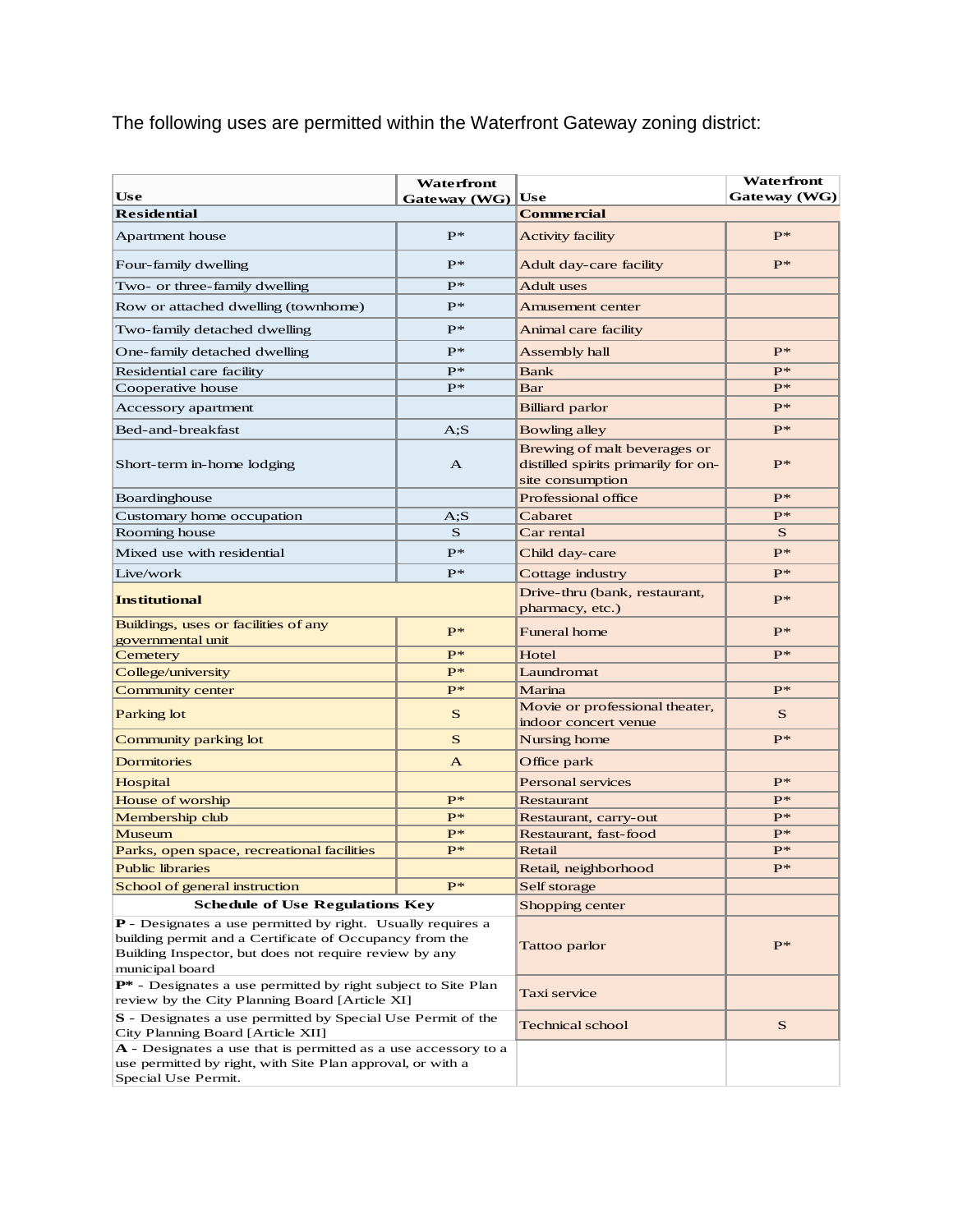A full description of the Commercial district may be found on the City of Newburgh's website at [https://ecode360.com/30538878.](https://ecode360.com/30538878) Interested developers should consult the City of Newburgh's Zoning Ordinance (Chapter 300) for additional information.

#### **East End Historic District**

The East End Historic District in the City of Newburgh was listed on the National Register of Historic Places, under the provisions of the National Historic Preservation Act of 1966, on August 15, 1985. The City Council adopted it as a local historic district in September 1985. The 445 acre district includes over 2,400 contributing buildings - many designed by some of the most renowned architects of the 19<sup>th</sup> century. According to the New York State Historic Preservation Office (SHPO), at that time it was numerically the largest historic district in New York State and the ninth largest in the nation.

The Secretary of the Interior's Standards for the Treatment of Historic Properties are commonsense historic preservation principles in non-technical language. They promote historic preservation best practices that will help to protect our nation's irreplaceable cultural resources. The Standards offer four distinct approaches to the treatment of historic properties—preservation, rehabilitation, restoration, and reconstruction—with accompanying Guidelines for each. One set of standards will apply to a property undergoing treatment, depending upon the property's significance, existing physical condition, the extent of documentation available and interpretive goals, when applicable.

The Standards are a series of concepts about maintaining, repairing, and replacing historic materials, as well as designing new additions or making alterations. The Guidelines offer general design and technical recommendations to assist in applying the Standards to a specific property. Together, they provide a framework and guidance for decision-making about work or changes to a historic property. For more information: <https://www.nps.gov/tps/standards.htm>

### **Property Development Incentives**

City Hall (83 Broadway) is located within the City of Newburgh's East End Historic District. Therefore, the building may be eligible for the New York State Rehabilitation Tax Credit Program which is used in conjunction with the Federal Historic Preservation Tax Incentive. The tax credits are intended to provide owners with a financial incentive to rehabilitate a building in a manner that retains its historic characteristics. Owners can take advantage of credits on both state and federal income taxes: 30% state tax credits and 20% federal tax credits for Qualified Rehabilitation Expenditures (QRE). The project must meet the guidelines as established in the Secretary of the Interior's Standards for the Rehabilitation of Historic Buildings. An application to the State Historic Preservation Office (SHPO) is required with a review before and after the competition of the renovations. [\(https://parks.ny.gov/shpo/tax-credit-programs/\)](https://parks.ny.gov/shpo/tax-credit-programs/)

The project may also qualify for the *Alteration or Rehabilitation of Historic Real Property Tax Exemption* (RP-444a): nine-year exemption given to the increase in assessed value for the portion attributable to the alteration or rehabilitation of an historic property for historic preservation. For the first five years of the exemption, the increase in value (attributable to the rehab work) is 100% exempt from city and school taxes. For the remaining four years of the exemption, the exemption decreases by 20% each year. [\(https://www.tax.ny.gov/pdf/current\\_forms/orpts/rp444a\\_fill\\_in.pdf\)](https://www.tax.ny.gov/pdf/current_forms/orpts/rp444a_fill_in.pdf)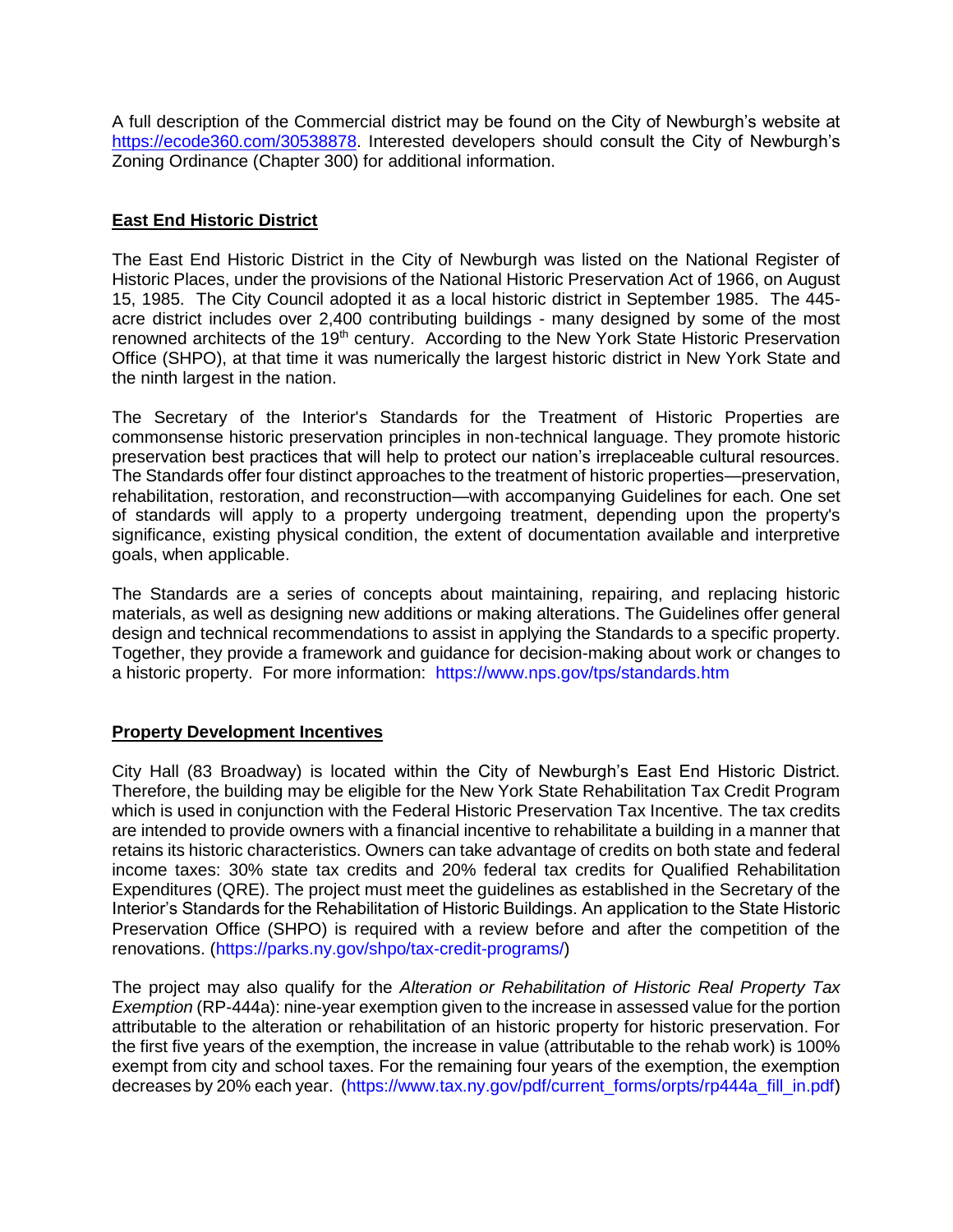A commercial project may qualify for the RP-485-b *Construction, Alteration or Improvement of Commercial Property Tax Exemption*: 10-year exemption applied to the increase in assessed value attributable to the new construction portion of the assessment. In the initial year, the increase in assessed value due to the construction is 50% exempt from city, county and school taxes. The exemption continues for an additional nine years with the amount of the exemption declining by 5% each year (i.e., 45% in year 2, 40% in year 3, etc.).

(https://www.cityofnewburgh-ny.gov/sites/newburghny/files/u153/rp-485-b\_instructions.pdf)

New businesses, businesses that relocate to New York, or businesses that expand their operations may qualify for the STARTUP-NY program. Eligibility requires that a participant be a new business in New York State, or an existing New York business relocating to or expanding within the state; partner with a New York State college or university; and create new jobs/contribute to the economic development of the local community. Eligible businesses receive an elimination of New York State Taxes for 10 years for the business and its employees. For more information, consult the STARTUP-NY website:<https://esd.ny.gov/startup-ny-program>

Businesses may be eligible for sales tax exemptions on durable goods and mortgage tax exemption from the City of Newburgh Industrial Development Agency (IDA). The IDA is also empowered to grant a Payment in Lieu of Taxes (PILOT) agreement for businesses that commit to bringing significant job opportunities for Newburgh residents. (https://www.cityofnewburgh ny.gov/industrial-development-agency)

Some of the parcels are located in a designated Opportunity Zone. Opportunity Zones, established by the 2017 Tax Cuts and Jobs Act, seek investments in designated low- and moderate-income Newburgh neighborhoods. For more information on Opportunity Zones in New York State, please visit<https://esd.ny.gov/opportunity-zones>

The parcels are within Pattern for Progress/Rhinebeck Bank's Newburgh Creative Neighborhood, making projects eligible for access to the bank's loan portfolio. Rhinebeck Bank offers to fund secured term loans including commercial express loans, equipment and vehicle purchases, leasehold improvements and real estate transactions under favorable pricing, advance rates and terms to the prospective borrowers in the Newburgh Creative Neighborhood. [\(https://www.rhinebeckbank.com/newsworthy/newburgh-creative-neighborhood\)](https://www.rhinebeckbank.com/newsworthy/newburgh-creative-neighborhood)

#### **Development Goals**

The City of Newburgh seeks a capable development partner with the imagination, means, and experience to create a large-scale development or multiple developments. The City seeks projects that advance economic development and act as an example of quality development in its central downtown core.

The City generally prioritizes development strategies and projects that:

- Create equitable and inclusive economic outcomes and opportunities for the diverse residents within the city;
- Strengthen the city's tax and revenue base;
- Expand job creation, employment, ownership, and small business development opportunities, including targeted support for local residents, minority- and womenowned businesses;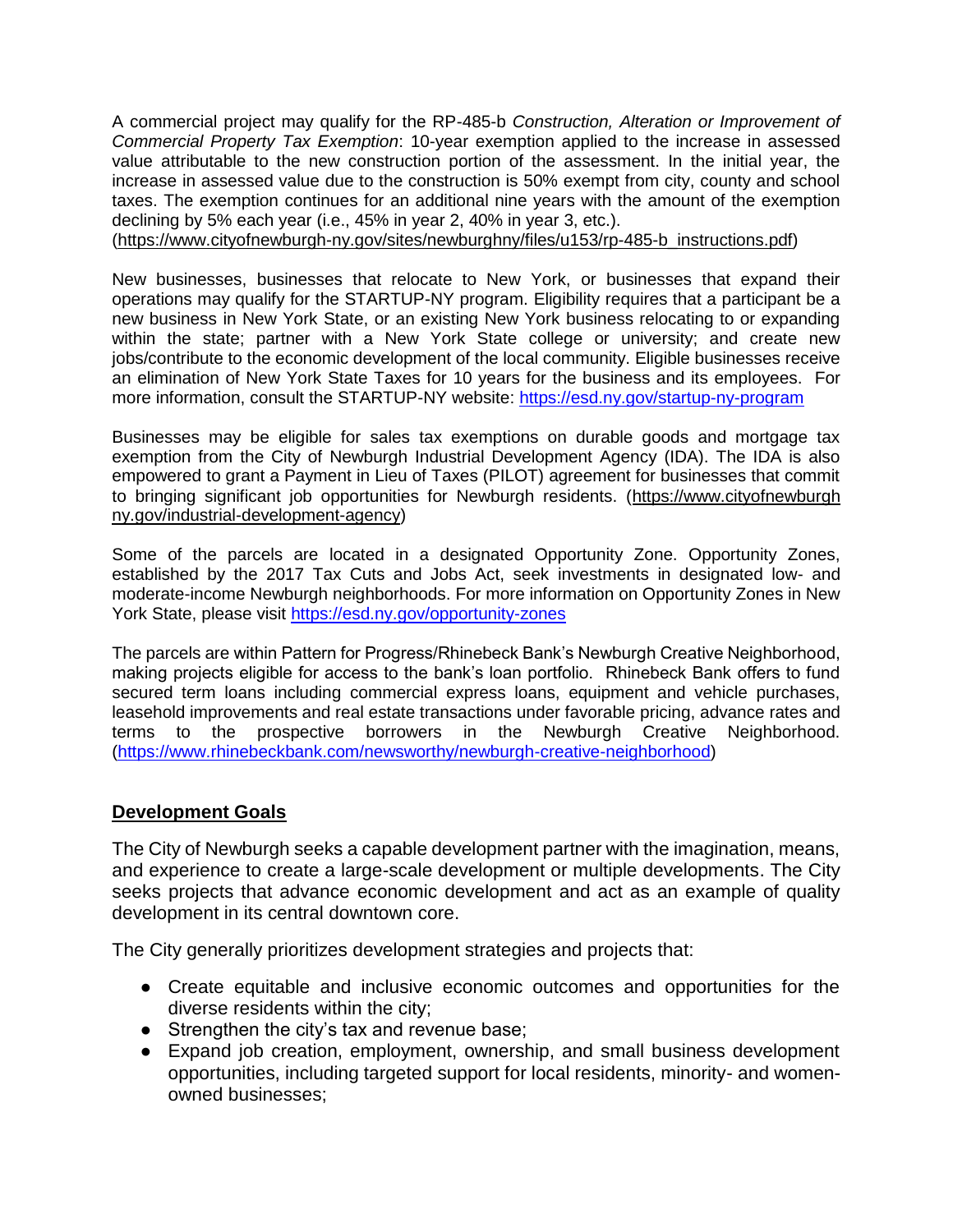- Create affordable housing opportunities;
- Create opportunities through real estate investment;
- Build upon the city's historic, cultural and natural assets; and,
- Promote environmentally sustainable development practices.

For this project, the City specifically will prioritize development strategies and projects that achieve the following desired outcomes:

- Construct a consolidated Municipal Campus that will house a City Hall, the Police and Fire Departments, and that will provide a more centralized location, have increased capacity and create a more efficient interaction among municipal departments.
- Create a master redevelopment plan for any buildings and parcels that are not contemplated to be part of the Municipal Campus, but in addition to the Municipal Campus.
- Provide creative but realistic solutions to address municipal parking needs.
- Achieve efficient use of resources and cost-savings through sustainable building design, operations, and consolidation of municipal services.
- Provide strong links to public transportation and prioritize pedestrian experience through new mobility strategies.
- Encourage a more vibrant downtown core through increased density of both commercial and residential development.
- Incorporate and provide benefits to adjacent private developments to the extent practicable through design transitions, shared accessory uses, partnerships, etc.
- Engage the public in the development process through a communications strategy that emphasizes the benefits of the proposed development, prepares the public for disruptions due to construction, and addresses other public concerns.

### **Submission Materials**

Respondents must submit 3 hard copies and 1 digital copy (on a flash drive) of their proposal as outlined below. *Faxed or electronic submissions will not be considered.*  **Proposals must be submitted by mail or in person. They must be received by the close of business (4:00 pm) on Friday, June 3, 2022 to:**

City of Newburgh City Hall, Office of the Comptroller 83 Broadway Newburgh, New York 12550

### **Responses that miss the deadline will not be considered.**

The information requested through this RFP is necessary for the City of Newburgh to adequately evaluate any proposal. Applicants are urged to submit proposals as complete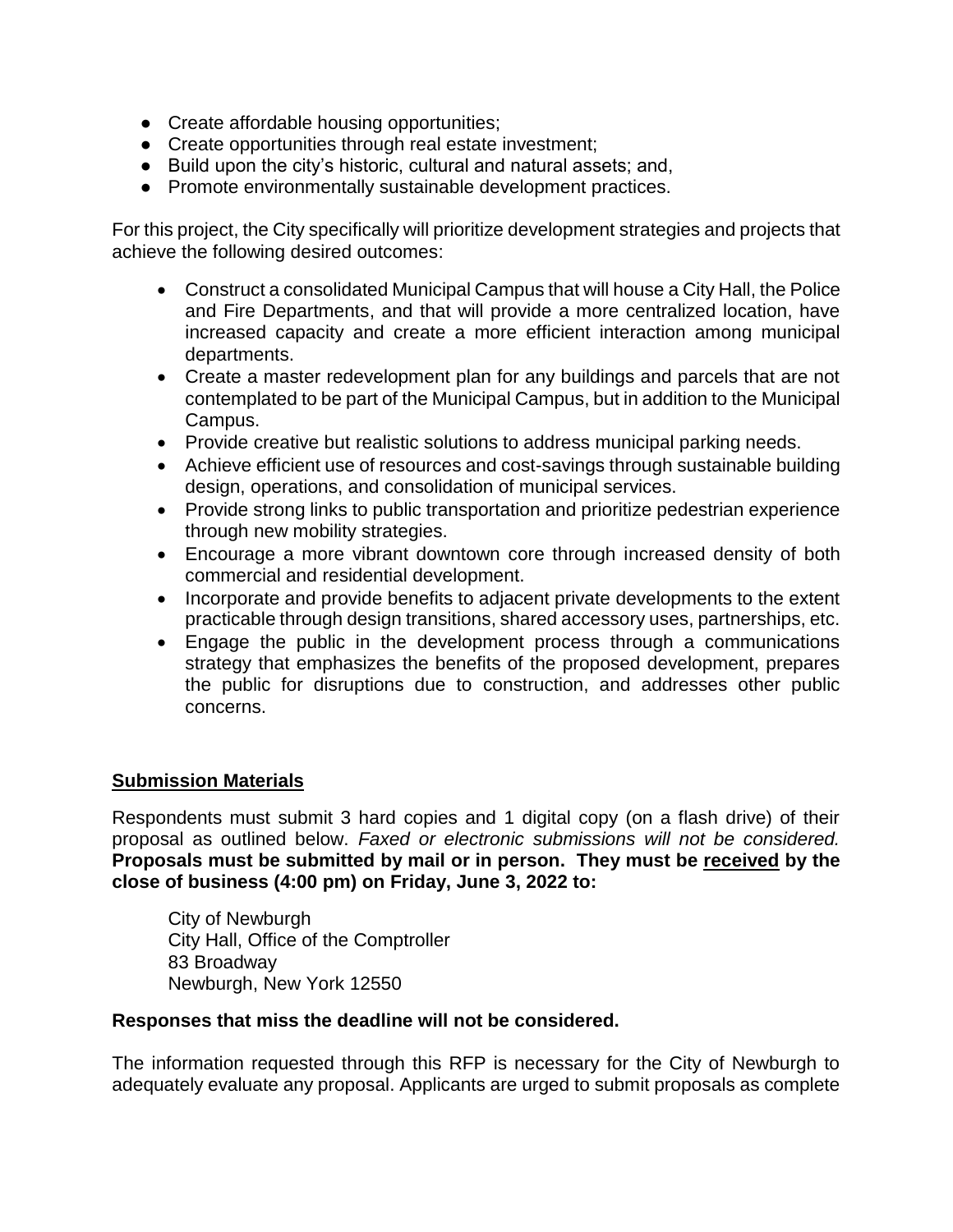as possible on their initial submission. Failure to supply the requested information may result in the rejection of a proposal.

Overall, the City will evaluate the RFP responses based on their completeness, feasibility, responsiveness to the RFP requirements and redevelopment plan goals, the strength of the development approach, innovation of the proposal, and the Respondents' comparable past experience and capacity to successfully complete the proposed development.

Specifically, the following items **must** be submitted for consideration for the purchase and redevelopment of the parcels:

# **1. Completed Private Owner Development Application (PODA).**

a. A blank PODA (April 2021 revision) can be found on the City of Newburgh's website under the Planning & Development's Departmental page for "Buying Property from the City of Newburgh": [\(https://www.cityofnewburgh](https://www.cityofnewburgh-ny.gov/DocumentCenter/View/1413/PODA-April-2021-Revision?bidId)[ny.gov/DocumentCenter/View/1413/PODA-April-2021-Revision?bidId=](https://www.cityofnewburgh-ny.gov/DocumentCenter/View/1413/PODA-April-2021-Revision?bidId))

### **2. Project Development Plan**

- a. Narrative summarizing the overall project/proposal including the need/demand for the proposed use, key benefits (public and private) of the proposal, and a vision statement as to how and why the proposed development is the highest and best use of the site.
- b. Design concept/rendered drawings and elevations. (*Detailed architectural renderings are not required but may enhance understanding of the proposal.*)
- c. Specific proposed use for the sites.
- d. Include, where possible, plans that incorporate sustainable and environmentally sensitive design, construction methods, materials and/or systems.
- e. Include, where possible, plans for local or regional sourcing of materials.
- f. Describe specific strategies to advance and strengthen opportunities for local MWBE (Women/Minority-owned Business Enterprises) contractors. Proof of NYS Certification as a MWBE must be provided.
- g. Describe the types and quantities of jobs to be created, including construction and temporary jobs, and permanent positions for entry-, mid-, and upper-management-level employees.
- h. Describe any planned job training programs, apprenticeship programs, or other strategies intended to maximize employment opportunities for local residents.
- i. If the proposal includes developing one of the parking lots listed in this RFP, the developer must be prepared to commission a parking study during the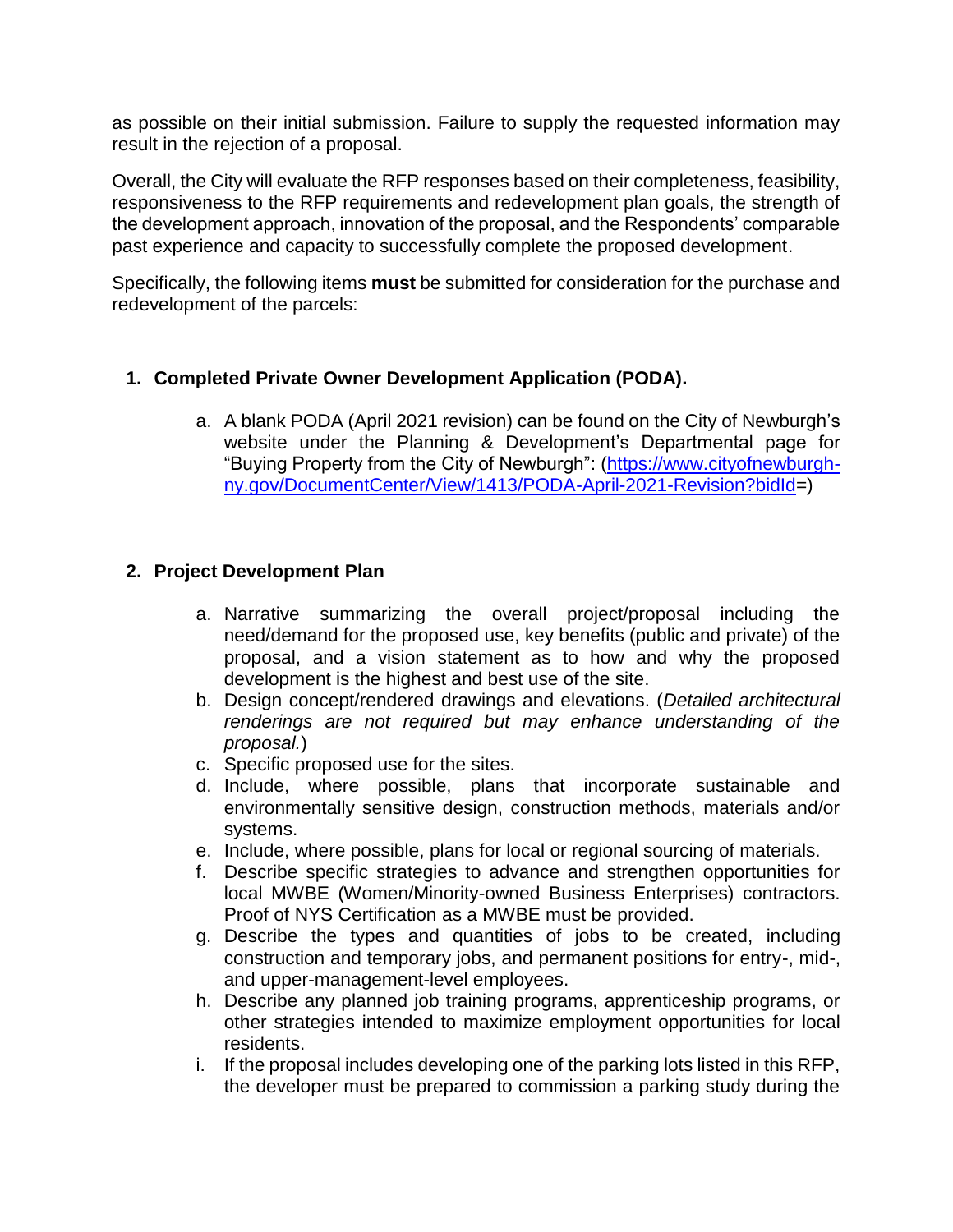planning process. The City wants to be assured that the development of these parcels will have a "net neutral" effect on area parking.

# **3. Project Costs, Funding, and Marketing Plan**

- a. Provide cost estimates for demolition and removal of all materials on site, including concrete and/or building foundation materials, and any required site remediation including underground tank removals.
- b. Provide cost estimates for hard and soft costs related to any redevelopment project.
- c. List of project financing by source, including loan amounts, interest rates, term length, and any special loan covenants/requirements. The proposed financing arrangements must be verified by a letter from the financial source/institution.
- d. Provide a 10-year pro forma showing all revenues, expenses, debt service, and detailed assumptions.
- e. Project proposed construction and financing schedule, from closing to occupancy.
- f. Indicate whether the development proposal is dependent upon a PILOT, public subsidies and/or incentives; specifically indicate what is needed.

# **4. Development Team and Development Experience**

- a. Provide a listing of the development team members including: the developer, project manager, construction manager, architects, engineers and marketing personnel.
- b. Provide resumes of the principal participants involved in the project.
- c. Describe diversity characteristics of the individuals and/or firms that will be hired to execute aspects of the development.
- d. Include a summary of the experience of the project team, similar environmental remediation or restoration projects that the development team has been involved with, and any previous experience with any City of Newburgh projects.
- e. Provide a list of all current projects and development commitments for the next 24 months.
- f. Submit a detailed history of all projects that have been completed in the last five (5) years with an emphasis on projects similar to those being proposed here.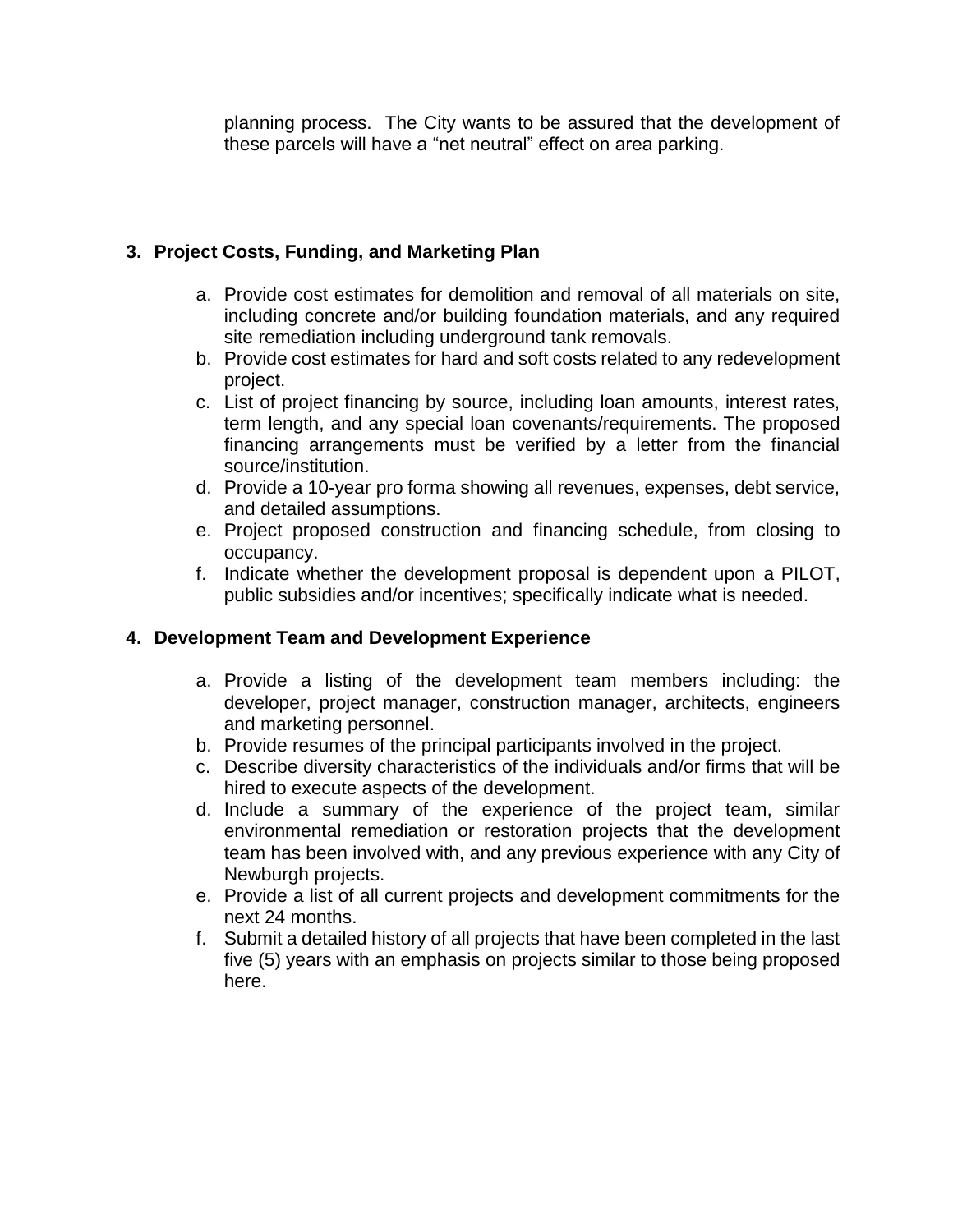### **Evaluation Criteria**

Each proposal will be evaluated based on the information submitted. The proposals will be reviewed by relevant City departments. Qualified applicants may be asked to submit additional details, attend meeting(s) with City officials, and/or submit digital responses to additional clarifying questions.

City staff will then make a recommendation of one or more developer(s) that best meets the evaluation criteria to the City Council for its review. The final approval for the sale of these parcels rests with the City of Newburgh Council. Any approval for the disposition of this property will require a Site Development Agreement between the City and the approved proposal.

Proposals received within the stated deadline and containing all required information will be evaluated using the following criteria:

# **Experience**

- a. Developer must demonstrate proof of having completed development or redevelopment projects that are comparable in scope and scale to this proposal submission. The City is seeking a developer with successful regional experience in large-scale mixed-use, commercial and municipal building projects that would match the development goals of this RFP.
- b. Developer must demonstrate the ability to complete the proposed project in a timely manner.
- c. Developer must submit an application that is comprehensive and includes all required documents as stated above.

### **Financials & Long-term Fiscal Impact**

- a. Return parcels to the tax roll and in a way that meaningfully adds to the city's tax and revenue base;
- b. Exhibit strong economic feasibility/financially sound project budget/pro forma;
- c. Demonstrate the ability to secure project funding/financing (i.e. commitment of funds already in place); and
- d. Include a significant level of developer cash equity in the project and less reliance on public funding sources.
- e. Whether or not the development proposal is dependent upon a PILOT, public subsidies and/or incentives. Any of these should be listed and described in detail.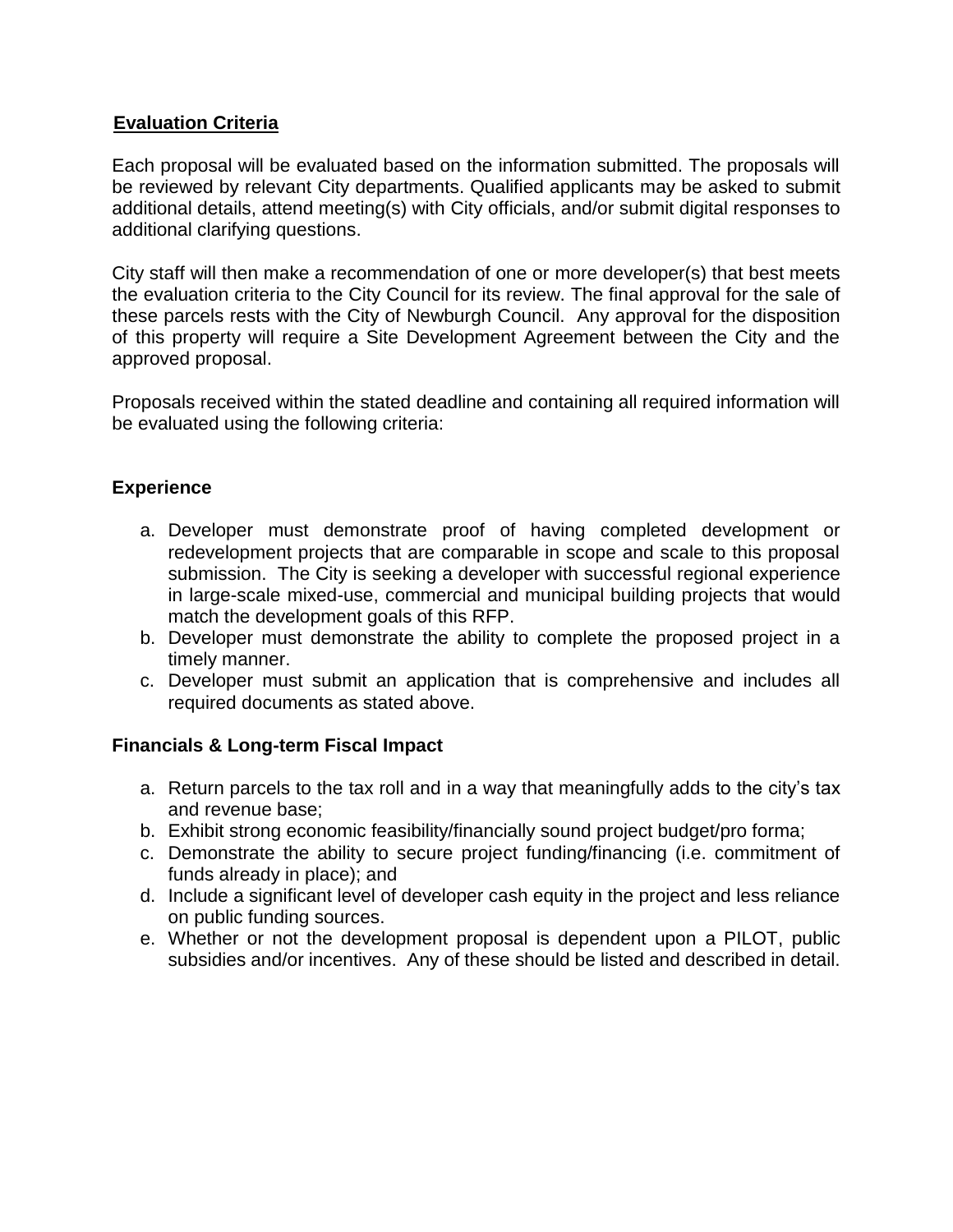### **Quality and Sustainability of the Design and Development Plan**

- a. Promote the physical revitalization of the surrounding neighborhood;
- b. Has aesthetic appeal as well as design quality and materials consistent with existing structures in the vicinity;
- c. Has design features that promote sustainability and incorporate energy efficient construction methods and materials;
- d. Include adequate provisions to address any new parking needs as a result of any proposed development, and demonstrates an awareness of the city's Complete Streets priorities.

### **Social and Economic Benefit of the Development**

- a. Advance equitable development opportunities for diverse residents in the fields of construction, design, development, financing, operations, ownership, and renting;
- b. Advance/strengthen local minority- and women-owned business enterprises;
- c. Create temporary and/or permanent employment and workforce job opportunities specifically for City of Newburgh residents;
- d. Offer the greatest economic benefit to the public as measured by the number and quality of jobs it creates and the potential to stimulate economic growth in the neighborhood.

# **Terms and Conditions**

- 1. The City may, at its option, interview prospective developers as part of this selection process. However, selection may take place without such interviews. Therefore, applicants are urged to present proposals that are as complete as possible upon initial submission.
- 2. The City reserves the right to amend its evaluation criteria at any point, at its sole discretion.
- 3. The City may terminate the RFP process at any time for any reason.
- 4. The City reserves the right to reject any and/or all proposals.
- 5. The City has no obligation to discuss its reasons for selecting, accepting, or rejecting any proposals with the proposer or representatives of said proposer, but will entertain such requests.
- 6. The issuance of the RFP does not obligate the City to select a proposal and/or enter into any agreement. Any submission does not constitute business terms under any eventual agreement.
- 7. This RFP does not in any way commit the City to reimburse respondents for any costs associated with the preparation and submission of proposals.
- 8. The proposal chosen will be one that represents the best value to the City. This may or may not be the highest offer.